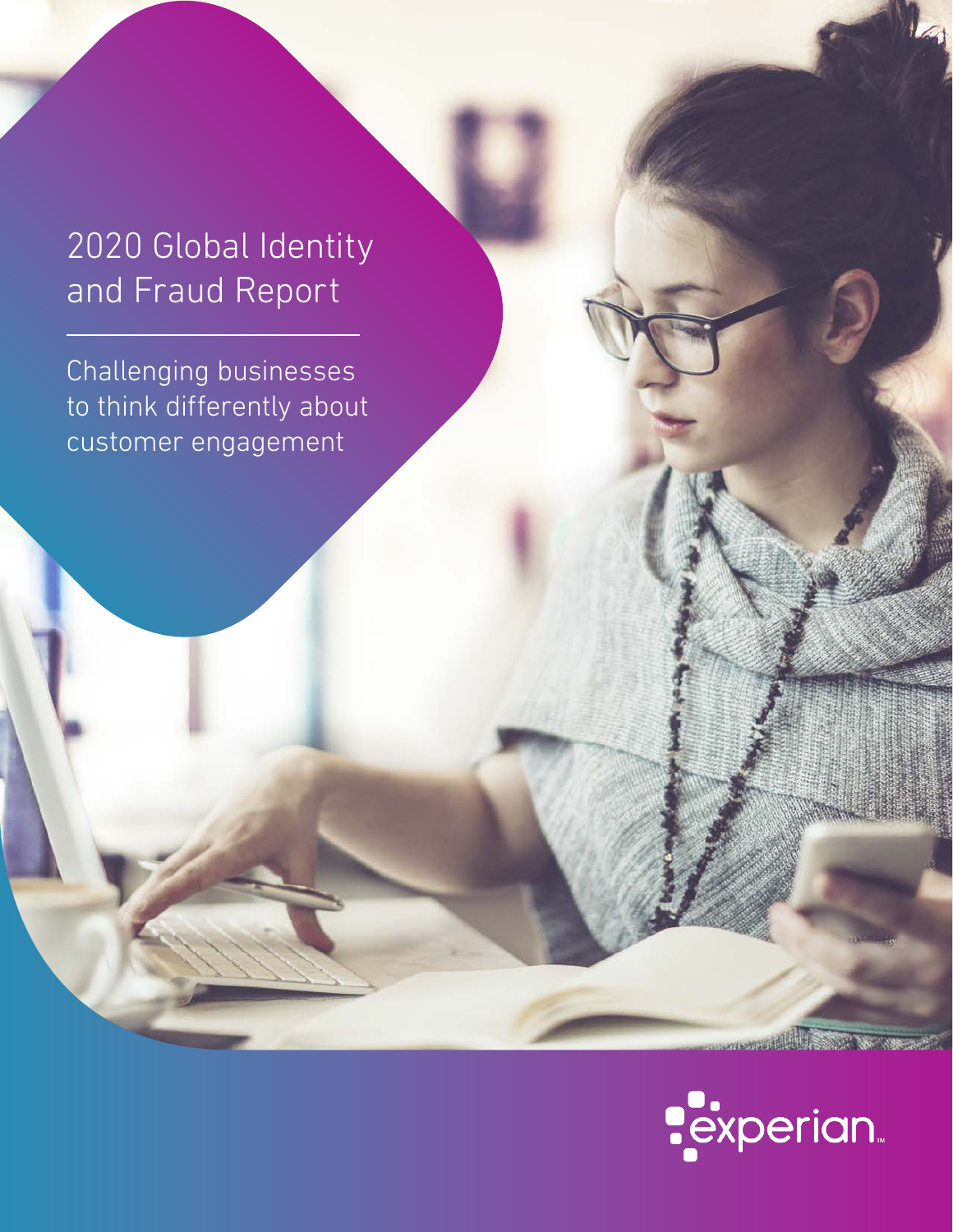Businesses often talk about creating the ultimate digital experience for customers, but far less about the interrelationship between security, convenience and personalisation. This has resulted in siloed security measures at major decision points in traditional customer lifecycles – when customers sign up, return and log in, and transact within those accounts. It's a disconnect that's perpetuated through equally isolated CRM systems that strive to identify customer preferences, but largely fail to achieve this in cohesive, consistent and appealing ways. Customers can therefore find themselves dragged into a maze of security and risk requests, while being up-sold or cross-sold products and services that they don't necessarily need or want. In short, they often experience the antithesis of convenience.

Experian's 2020 Global Identity & Fraud Report explores inconsistencies between businesses' views of their ability to meet their customers' needs, and customer experiences with those businesses. It also underscores the opportunity for companies like yours to differentiate from the competition through the ways you engage with customers, with emphasis on how you identify and recognise them each time they interact with your business. Experian appreciates that many companies find it challenging to evolve traditional business models in order to meet the expectations of 'always-on' customers. But we also believe that customers' identity verification and ongoing recognition (re-recognition) can be driving forces for greatly improved and more profitable customer relationships.

Input from over 6,500 consumers and 650 businesses worldwide has underlined the complex relationship that people and businesses have with identity. Our research shows that the desire for a better experience, and concerns around security, still shape the digital relationship between consumers and businesses, while the challenge of identity finds its way into every customer decision. The data indicates that businesses are beginning to get a handle on regulatory compliance for privacy and security, so they're shifting their focus to personalised customer experiences. In fact, over half of the businesses surveyed are prioritising the creation of targeted products and offers, while collecting more personal information to do so.

At the same time, most consumers seem to be aware of the changes businesses are making to improve their experiences. However, two thirds of them said security is still the most important factor when deciding to engage a business, followed closely by ease of access to their accounts.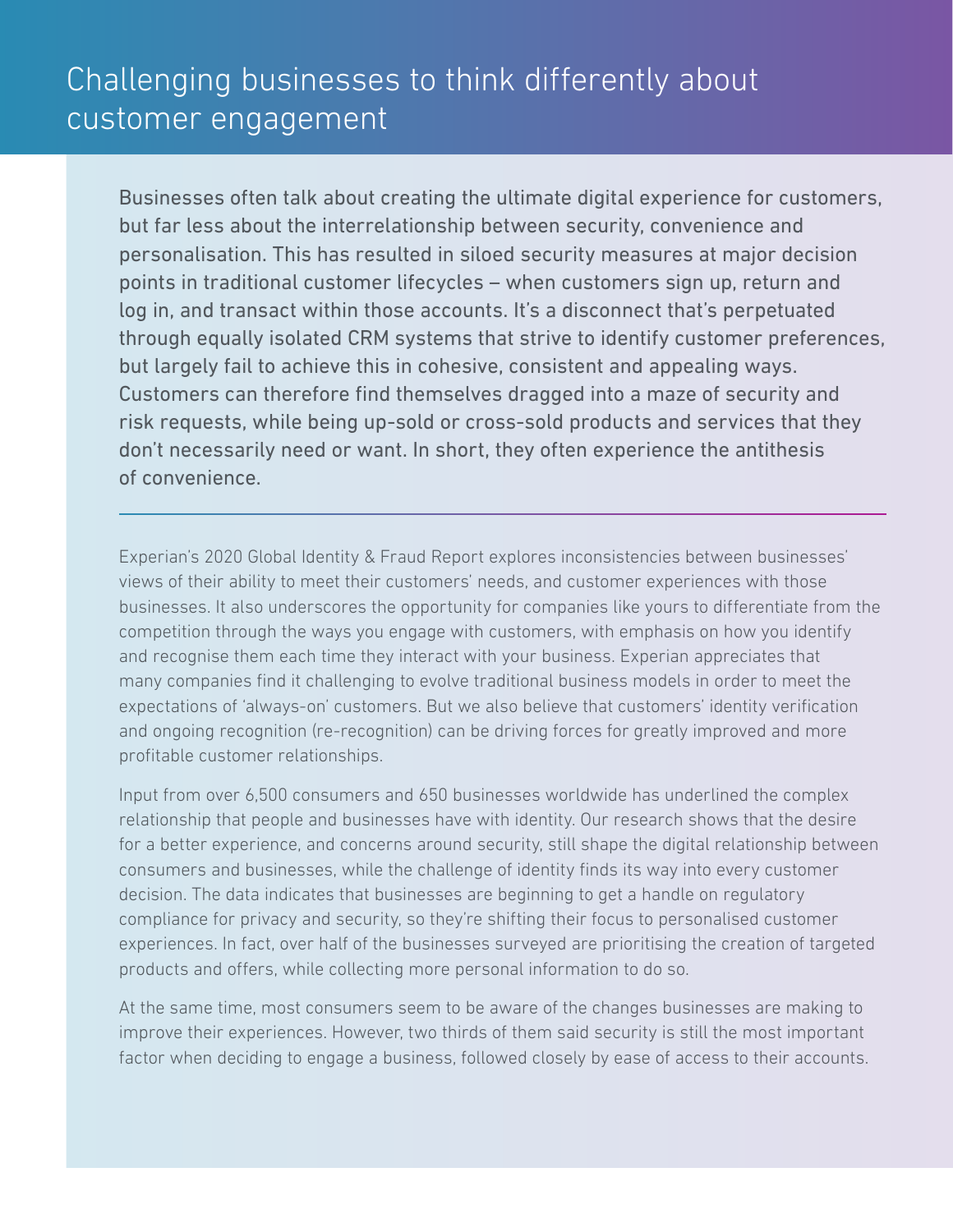Notably, that sentiment hasn't changed across the past four years of our study, sending a clear message to business leaders worldwide: there's a great opportunity to achieve customer-centricity by understanding and addressing consumers' top priority – security.

Last year we revealed that 70 percent of consumers would be willing to give more personal information for a perceived value such as increased security, improved convenience or personalisation<sup>1</sup>. Yet this year's study shows that regardless of the amount of data captured and stored by businesses to identify their customers – whether for protection, accessibility or experience – more than 50 percent customers still don't feel recognised. What's more, 57 percent of businesses are reporting higher losses associated with account opening and account takeover fraud in the past 12 months, compared to 55 percent in 2018 and 51 percent in 2017. Considering this data, one might wonder: how can 95 percent of businesses claim to be confident in their ability to identify and re-recognise their customers?

### Expectations for customer engagement

Identity is the foundation for providing security, convenience and personalisation that enables you to engage your customers in a meaningful way.





1  [Experian's 2019 Global Identity & Fraud Report: Creating Meaningful Relationships Online, January 2019](http://images.go.experian.com/Web/ExperianInformationSolutionsInc/%7B72a3dff6-a87d-4d1a-b34e-ff7546bc9237%7D_2019-global-identity-fraud-report.pdf)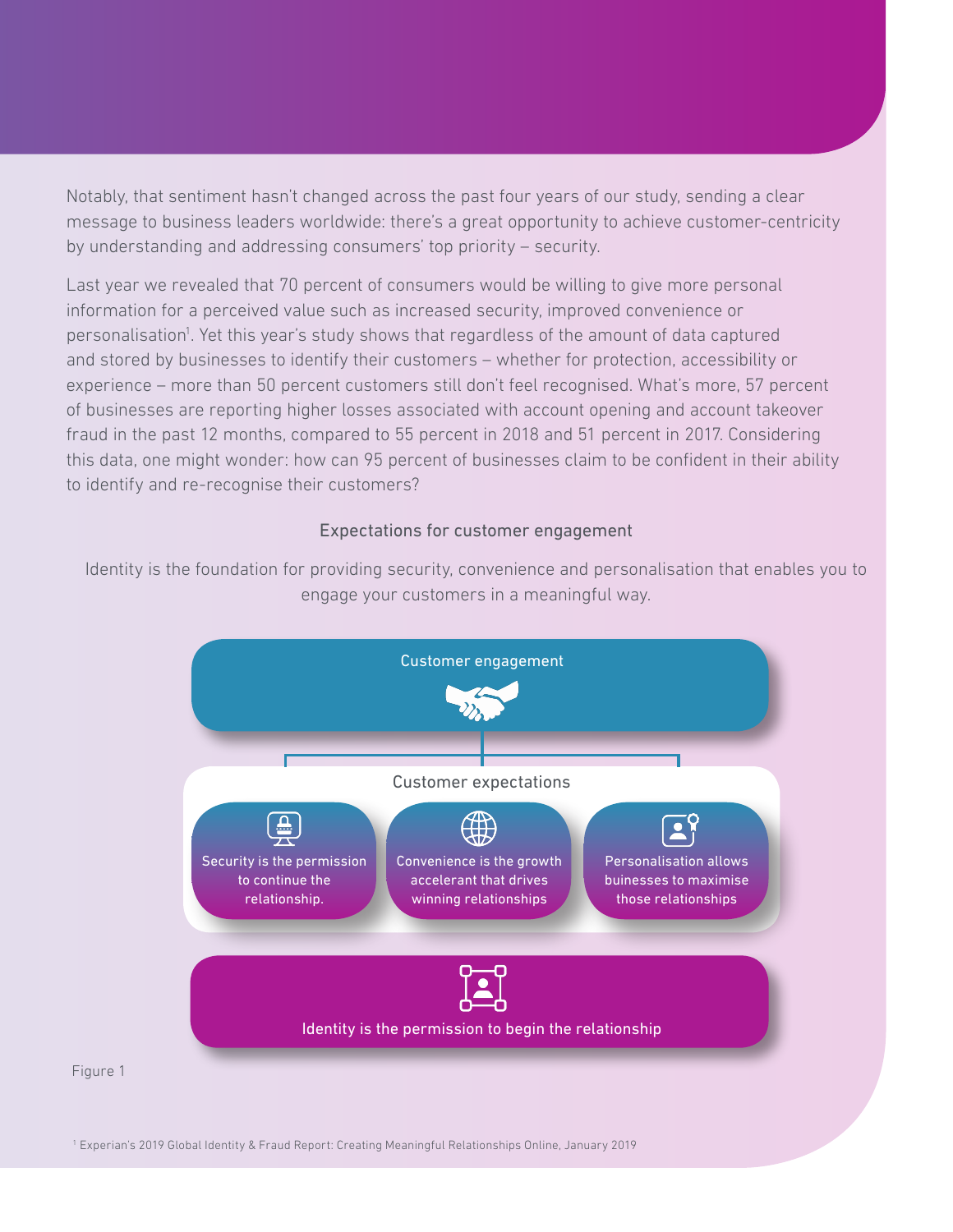## Competitive differentiation is founded on how you engage customers, at every interaction

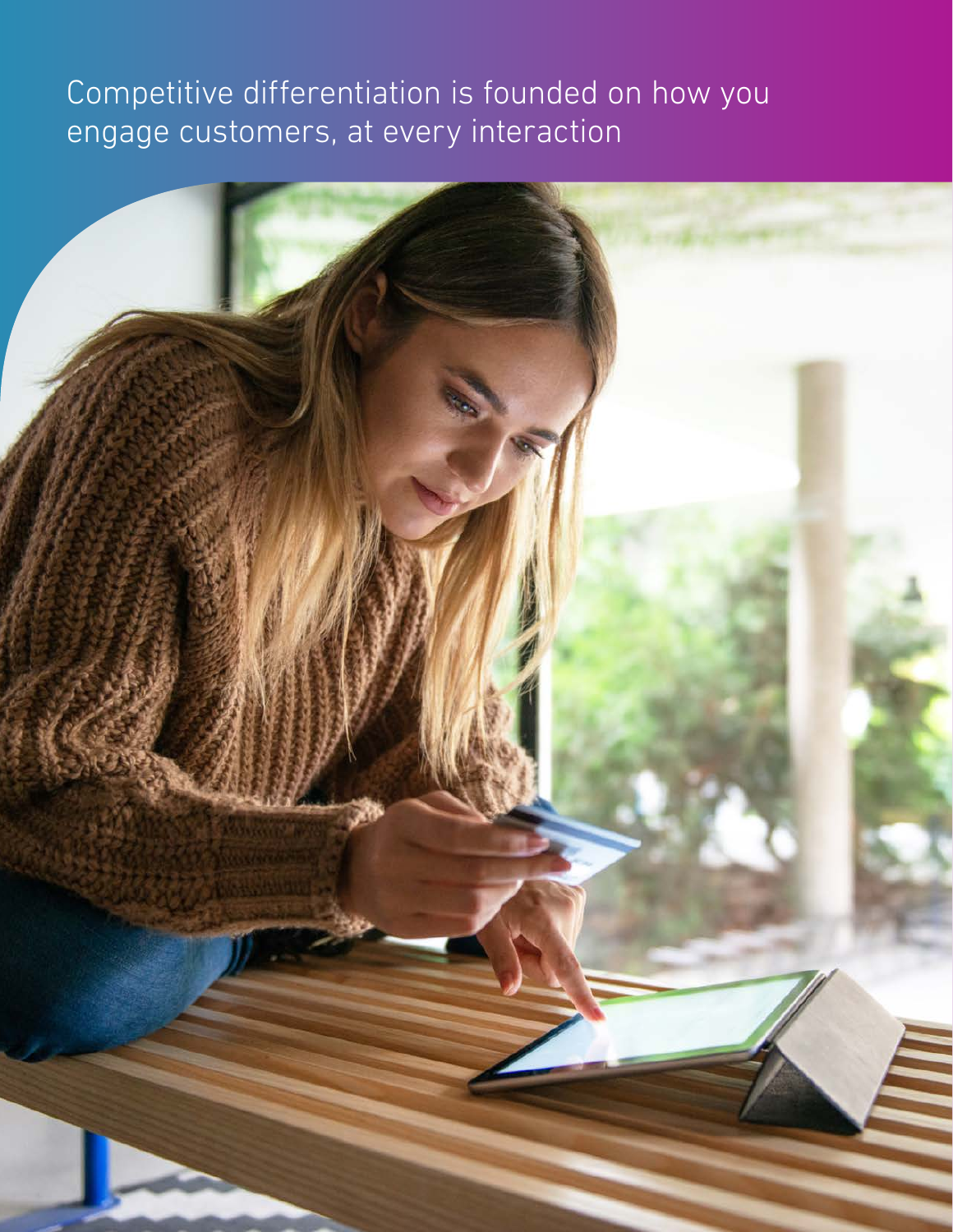The big data boom has brought challenges as well as the chance of enhanced customer relationships with it, and its opportunities need to be balanced with a serious concern for security issues. Our research suggests that businesses' broad faith in their customer recognition systems doesn't necessarily stand up against the backdrop of rising levels of online fraud. However, inventive approaches and advanced tools are already delivering favourable outcomes for customer identification and re-recognition. In conjunction with a rethinking of the size and shape of customer journeys, and a renewed emphasis on transparency and trust, there's significant scope for digitally progressive businesses to stand out from the crowd.

### As data's value grows so does the risk of fraud

Consumer adoption of digital channels has generated, and unfortunately exposed, a great deal of data. Some estimates predict an excess of 79.5 zettabytes (or 79.5 billion terabytes) of generated data by 2025<sup>2</sup>, and that number continues to increase with the growth of connected devices. This figure largely consists of people's digital exhaust – the data created from their online activity, behaviours and transactions. Part of the promise of 'big data' solutions was to make sense of all this digital information, but a failure to fully realise that aim has turned data lakes into data swamps. Businesses seem to know that advanced tools like artificial intelligence and machine learning can enable better risk decisions across the customer journey, with 86 percent considering analytics to be a strategic priority and 84 percent believing it's their core strength. But businesses are not alone in recognising both the growing value of personal data and the growing risk of fraud – consumers are now aware of these twin factors too.

## A false sense of confidence regarding customer recognition

Our research findings indicated a seemingly positive trend, with 95 percent of businesses claiming to have high confidence in their ability to identify and re-recognise their customers at every interaction. Indeed, this strength of belief only ever reached a low of 82 percent in the Netherlands. It was a particularly encouraging finding since 84 percent of businesses surveyed in our 2018 study3 stated that if they could accurately recognise customers, they could mitigate downstream fraud.

With such confidence among businesses in relation to recognising customers, we expected to see a decrease in fraud incidence. Instead, we found significant indications that business concerns around rising fraud persist, with nearly three in five businesses saying it's increased in the past 12 months. 57 percent of businesses are experiencing rising year-on-year fraud losses, despite claiming to be able to identify their customers. This significant disparity raises several questions regarding the ways in which businesses understand 'customer recognition.' They might be considering 'recognition' in terms of their marketing initiatives, where a cookie may be used to consistently re-identify a customer. Or they may be equating the presence of authentic, but stolen, credentials – such as usernames, passwords, one-time passcodes or knowledgebased authentication – as 'recognition.' This is an even bigger issue, as the sizeable increase in fraud incidence suggests that businesses' confidence is misplaced, but also hints that they may in fact be recognising fraudsters impersonating legitimate customers. Regardless, it's clear there is a problem, given that 55 percent of customers still don't feel recognised (Figure 2).

<sup>3</sup> [Experian's Global Identity & Fraud Report: Exploring the links between recognition, convenience, trust and fraud risk, January 2018](https://www.experian.com/assets/decision-analytics/reports/global-fraud-report-2018.pdf)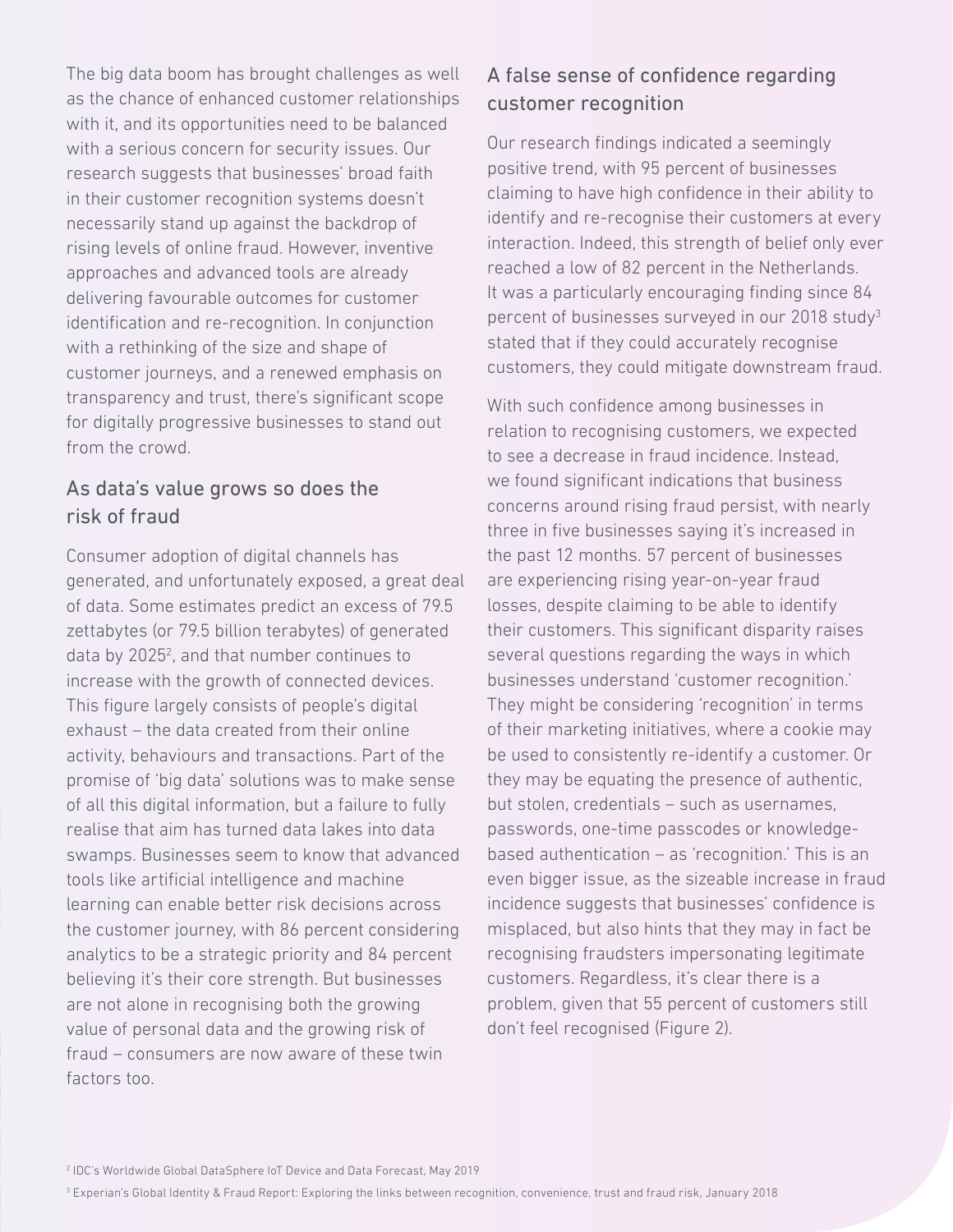

95% of businesses are confident in their ability to recognise their customer



55% of consumers don't feel recognised by business

|                                                                      | Global                                                                                                    | <b>US</b> | <b>Brazil</b> | Columbia | <b>UK</b> | <b>Netherlands</b> | France | Spain | Germany/<br>Austria* | Japan | Indonesia | Australia | India | China |
|----------------------------------------------------------------------|-----------------------------------------------------------------------------------------------------------|-----------|---------------|----------|-----------|--------------------|--------|-------|----------------------|-------|-----------|-----------|-------|-------|
| <b>Business</b><br>confidence in<br>ability to identify<br>customers | 95%                                                                                                       | 96%       | 100%          | 98%      | 88%       | 82%                | 94%    | 98%   | 94%                  | 88%   | 100%      | 96%       | 100%  | 98%   |
| Consumers<br>who don't feel<br>recognised by<br>businesses           | 55%                                                                                                       | 45%       | 39%           | 54%      | 58%       | 67%                | 69%    | 58%   | 66%                  | 86%   | 36%       | 61%       | 35%   | 45%   |
| Figure 2                                                             | *To obtain a statistically relevant sample to evaluate, responses from Germany and Austria were combined. |           |               |          |           |                    |        |       |                      |       |           |           |       |       |

The challenge businesses are facing in this area is that traditional credentials or methods used to identify or 'recognise' consumers in digital channels are considered strong, but they're rigid and brittle. Because once compromised, they offer full access to whichever party is presenting the credentials, which can ultimately mean the wholesale loss of assets or manipulation of the account. On top of that, adding more of these types of approaches to the authentication process, whereby a business stacks rigid method upon rigid method, doesn't always equate to better security, but almost certainly amounts to more friction for the consumer.

## Friction remains a challenge

Businesses are required to continue the use of Know Your Customer (KYC) and Customer Identification Program (CIP) methods to achieve regulatory compliance. Despite being required they're insufficient (on their own) for stopping the growth of fraud and often require significant customer involvement, which can translate into frustrating consumer experiences. We also found that businesses continue to rely on traditional fraud mitigation and authentication methods, like the use of passwords and one-time passcodes, which may be vulnerable to compromise. However, where businesses use an approach to

customer identity and recognition that involves layers of data, and the application of advanced analytics to create more accurate and less intrusive experiences, we see them succeeding in the creation of secure and trusted customer engagement.

More dynamic approaches to advanced authentication like this seem to hold tremendous promise, by simultaneously allowing businesses to recognise their customers, reduce fraud risk and create relevant, positive relationships. Our research found that 86 percent of businesses claim advanced analytics is a strategic priority. Surprisingly, only 67 percent of businesses consider the use of advanced analytics, like artificial intelligence, to be important for fraud prevention and only 57 percent for identifying customers. Even less, are actively pursuing a hybrid of machine learning leveraging both unsupervised and supervised models with business rule logic – 45 percent globally and with the United States and Japan as the outliers at 58 percent (Figure 3). Yet more sophisticated authentication strategies and advanced fraud detection tools will allow businesses to accurately identify and continually re-recognise their customers, reducing their exposure to risk and ultimately leading to increased trust in such organisations.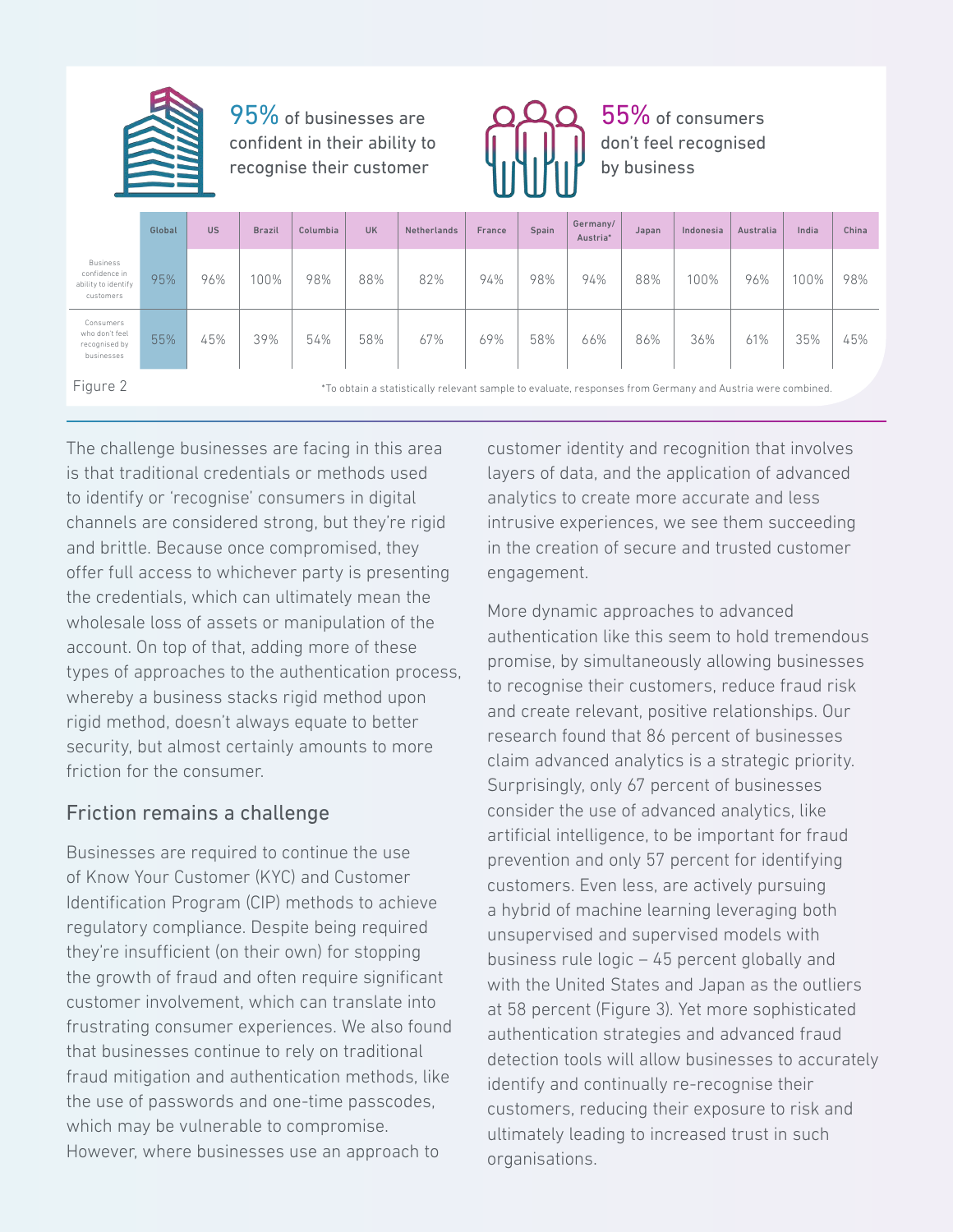### Strategic priorities for advanced analytics



### Advanced analytics that businesses currently use for identity authentication

| Top analytics<br>methods used                                          | Global | <b>US</b> | <b>Brazil</b> | Columbia | <b>UK</b> | Netherlands | France | Spain | Germany/<br>Austria | Japan | Indonesia | Australia | India | China |
|------------------------------------------------------------------------|--------|-----------|---------------|----------|-----------|-------------|--------|-------|---------------------|-------|-----------|-----------|-------|-------|
| <b>Business rule</b><br>logic                                          | 51%    | 58%       | 56%           | 54%      | 44%       | 50%         | 46%    | 38%   | 40%                 | 50%   | 58%       | 48%       | 64%   | 56%   |
| Supervised<br>machine<br>learning models                               | 50%    | 48%       | 58%           | 64%      | 40%       | 34%         | 48%    | 60%   | 28%                 | 40%   | 64%       | 44%       | 66%   | 48%   |
| Unsupervised<br>machine<br>learning models                             | 35%    | 32%       | 46%           | 32%      | 46%       | 34%         | 32%    | 30%   | 36%                 | 34%   | 42%       | 18%       | 40%   | 32%   |
| A hybrid of<br>supervised/<br>unsupervised<br>$ML + business$<br>rules | 45%    | 58%       | 46%           | 22%      | 40%       | 42%         | 40%    | 42%   | 48%                 | 34%   | 56%       | 52%       | 54%   | 58%   |
| Figure 3                                                               |        |           |               |          |           |             |        |       |                     |       |           |           |       |       |

## Trusted relationships – reaping the benefits of accurately identifying and re-recognising customers

Executives have indicated that consumers trust businesses most when they feel recognised and understand what the business is doing with their data. Yet while 95 percent of businesses claim to accurately identify their customers, 55 percent of consumers disagree. So, the ability of businesses to accurately identify and re-recognise customers, demonstrate transparency in the use of their data and effectively manage fraud, are all important driving forces that will continually improve and safeguard consumers' sense of trust over time.

As businesses transform their strategies and operations to meet the expectations of the digital consumer, the traditional model for customer

lifetime management is also changing. The macro view of a single customer journey once defined a customer's relationship with a business over a relatively large period. This thinking is starting to give way to a fresh concept: microjourneys. Micro-journeys are 'moments of truth' that happen during every interaction with the customer. They offer opportunities for businesses to meet customer expectations, as well as capture information to help improve the delivery of their needs and preferences. All of which should be positive news, as business executives agree that their ability to deliver the best digital experiences requires not only the modernisation of their legacy systems, but also their approach to how customers engage with their businesses.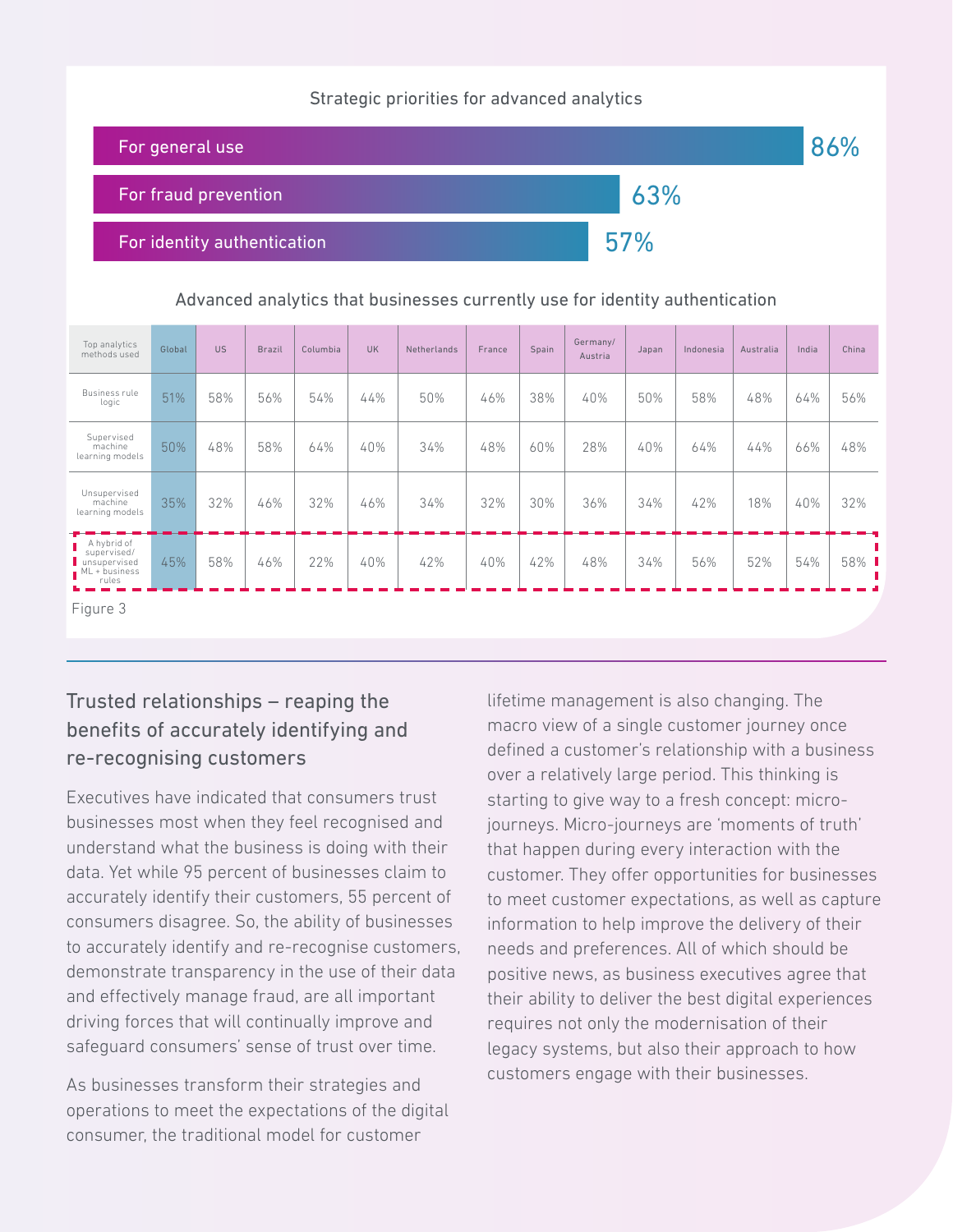The idea that identity authentication becomes the permission to begin and continue the relationship with a customer is also supported by the concept of a micro-journey. As data is collected across the customer journey, it builds a clearer picture of each individual customer and augments recognition of them. In other words, the data collected over the course of multiple microjourneys fosters recognition and re-recognition, which in turn breeds familiarity. This enhanced familiarity eventually reduces unnecessary friction by 'freeing' every subsequent digital interaction from burdensome security protocols and creates a more positive customer experience.

Key to it all, however, is consistently delivering a positive experience. As customers have more positive experiences with businesses, and those businesses are open and clear about how they use personal information for security, convenience and personalisation, they become more comfortable sharing data with these businesses. In fact, previously we found that 72 percent of consumers would be willing to give more personal information if it meant easier access to accounts later.

This leads to businesses being able to identify customers more accurately, further reducing the amount of friction that customers experience, which in turn bolsters confidence. Ultimately, it creates a level of bilateral trust between the two parties that forms part of a virtuous cycle of trust (Figure 4).

We believe businesses can leverage data, passively observed from consumers' interactions (device configurations, user-device-behaviour (behavioural biometrics), cross-business transactional history, shopping and purchasing habits, location data, and many others), to build a more dynamic, less rigid approach to recognition. The benefits to consumers are broadly twofold. Firstly, it means more secure engagements, because spoofing the wide variety of attributes listed above is much more difficult than stealing Personally Identifiable Information (PII), usernames or passwords, making it virtually impossible for fraudsters to impersonate the consumer. Secondly, it translates into better user experiences, because businesses can more accurately identify consumer preferences and habits. Many of the technologies and much of the data for achieving these capabilities may already be available to businesses today but may not be effectively harnessed.



72% of consumers would be willing to give more personal information for easier access to accounts



84% of businesses believe if they can better identify customers, then they will more easily spot the fraud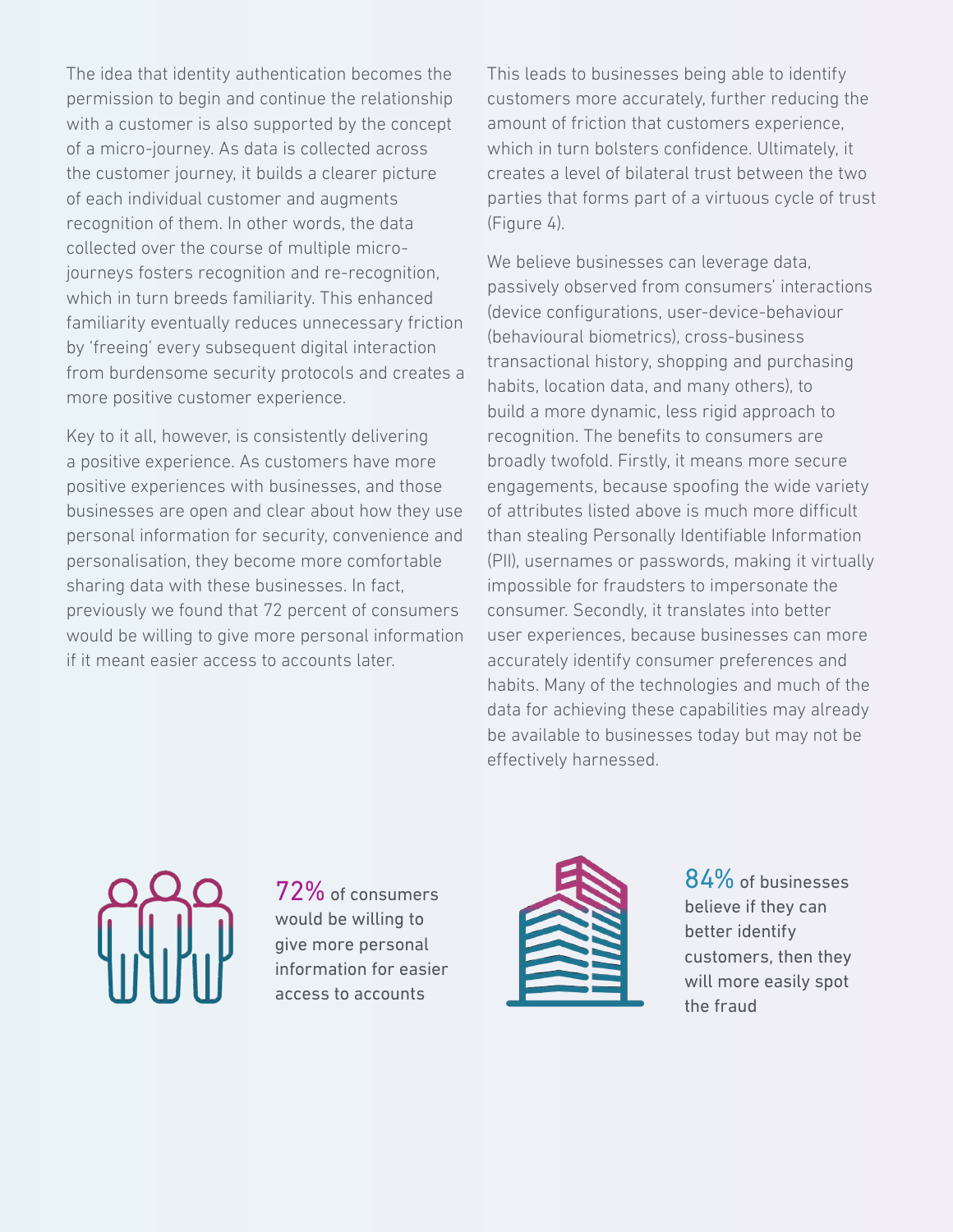### Cycle of trust: Creating meaningful relationships between businesses and consumers

Recognition, transparency and confidence provide a positive customer engagement that creates mutual trust between businesses and consumers



"Our customers expect that their information is cared for and protected. We use their data to try to provide a unified experience so it feels common and expected. We don't want to be overbearing with our authentication controls and try to avoid looking at each transaction monolithically. More information helps us decide what controls to put in place to authenticate a customer and provide an experience that is as frictionless as possible."

- Vice President, IT of Top 10 U.S. Retail Bank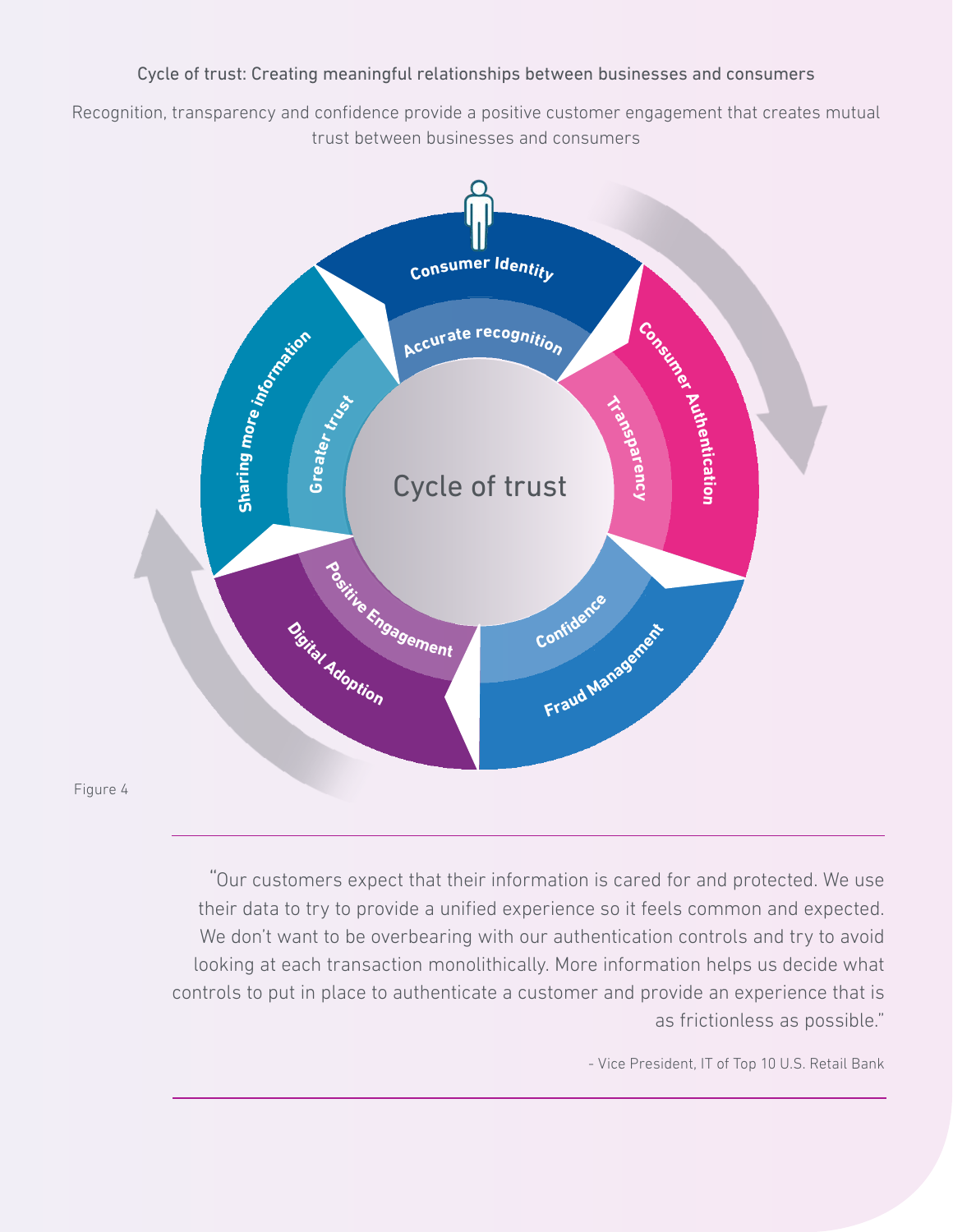## Businesses want better data, consumers want control

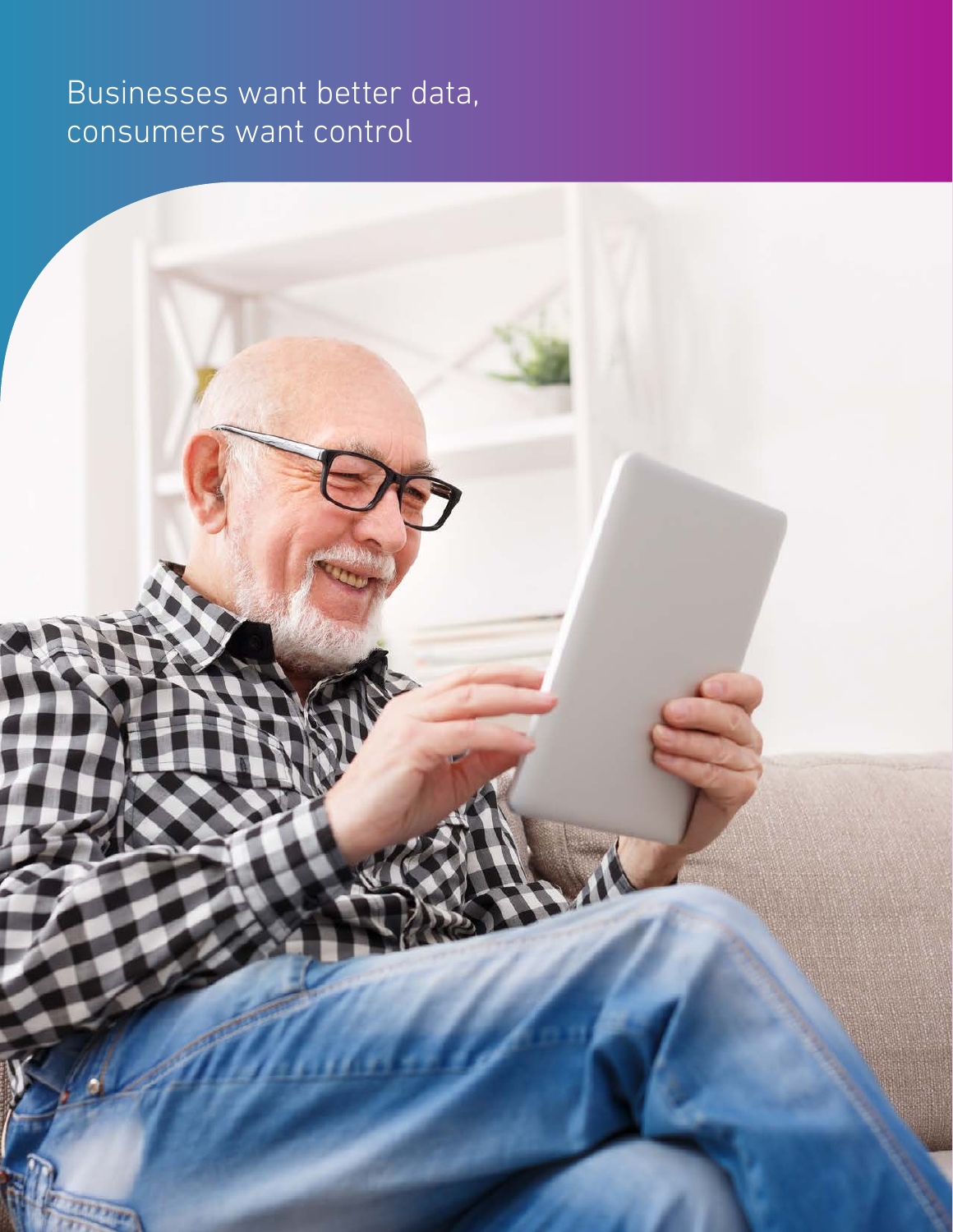Executives find data quality challenging and acknowledge that they could make better decisions with better quality data. Meanwhile, consumers are willing to give businesses more personal information if there's a benefit for them and when there's transparency regarding how businesses will use it.

Indeed, consumers seem to have a heightened awareness about the value of their information generally, with 66 percent of consumers seeing value in it for them personally (this is highest in Indonesia at 85 percent, and lowest in Germany at 50 percent). The percentage of consumers saying they like the changes being made to the customer experience as a result of their data being used, and that it improves their perception of the relevant businesses, is significantly higher: 88 percent globally, with the highest level among Colombian consumers at 96 percent. This sends a healthy signal to businesses that consumers, although cautious, are becoming aware of and open to the benefits available from sharing their data. Organisations can embrace this opportunity by leveraging this willingness in order to strengthen and enrich their authentication and security methodologies, while also achieving consumers' desire for convenience. Consumers are signalling their readiness to share more: it's

up to businesses now to act in good faith in the light of their customers' confidence and to lead their relationships into the virtuous cycle of trust that will present benefits to both parties. Also, 88 percent of consumers want more control over the use of their data, an echo of their desire for increased transparency in this area (Figure 5).

In many markets regulatory compliance has put in place guidelines for better consumer data protection and privacy, yet they haven't provided a simple way for consumers to act upon and take advantage of those programmes. Some businesses have tried to extend control to consumers, with seemingly little uptake. In fact, two thirds of businesses are working to put plans in place that could empower consumers with more control over their data. However, current attempts appear to get too tactical and consumers lose interest, or don't fully understand what it means to control their identity data and how to go about doing so. It's apparent that there isn't an easy, overt way for consumers to manage their identities yet: but while this presents a challenge (not being able to fulfil the request) to businesses, it's also very much an opportunity (more meaningful and profitable customer relationships) for those that can figure it out.

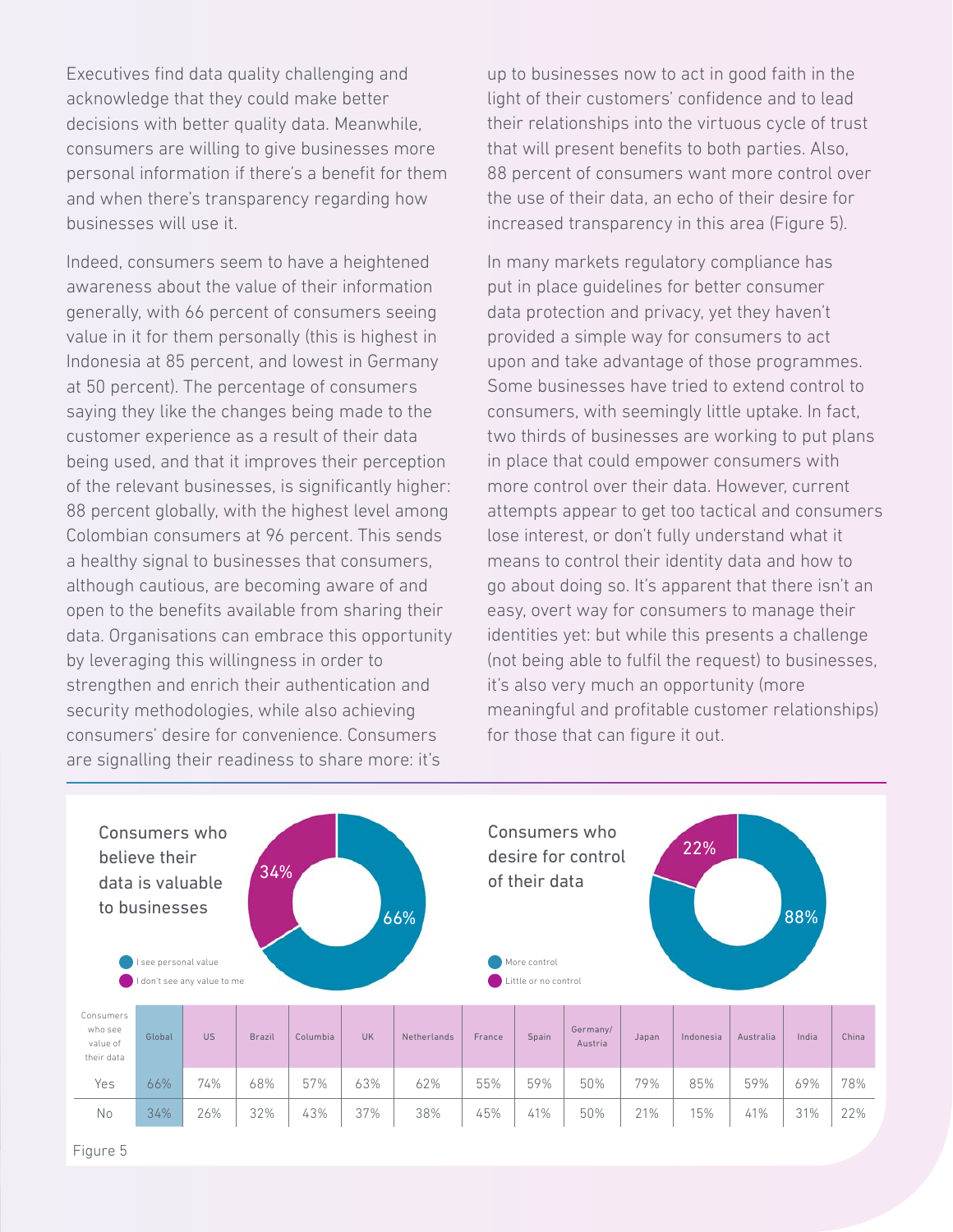## Emerging identity propositions are promising security and convenience

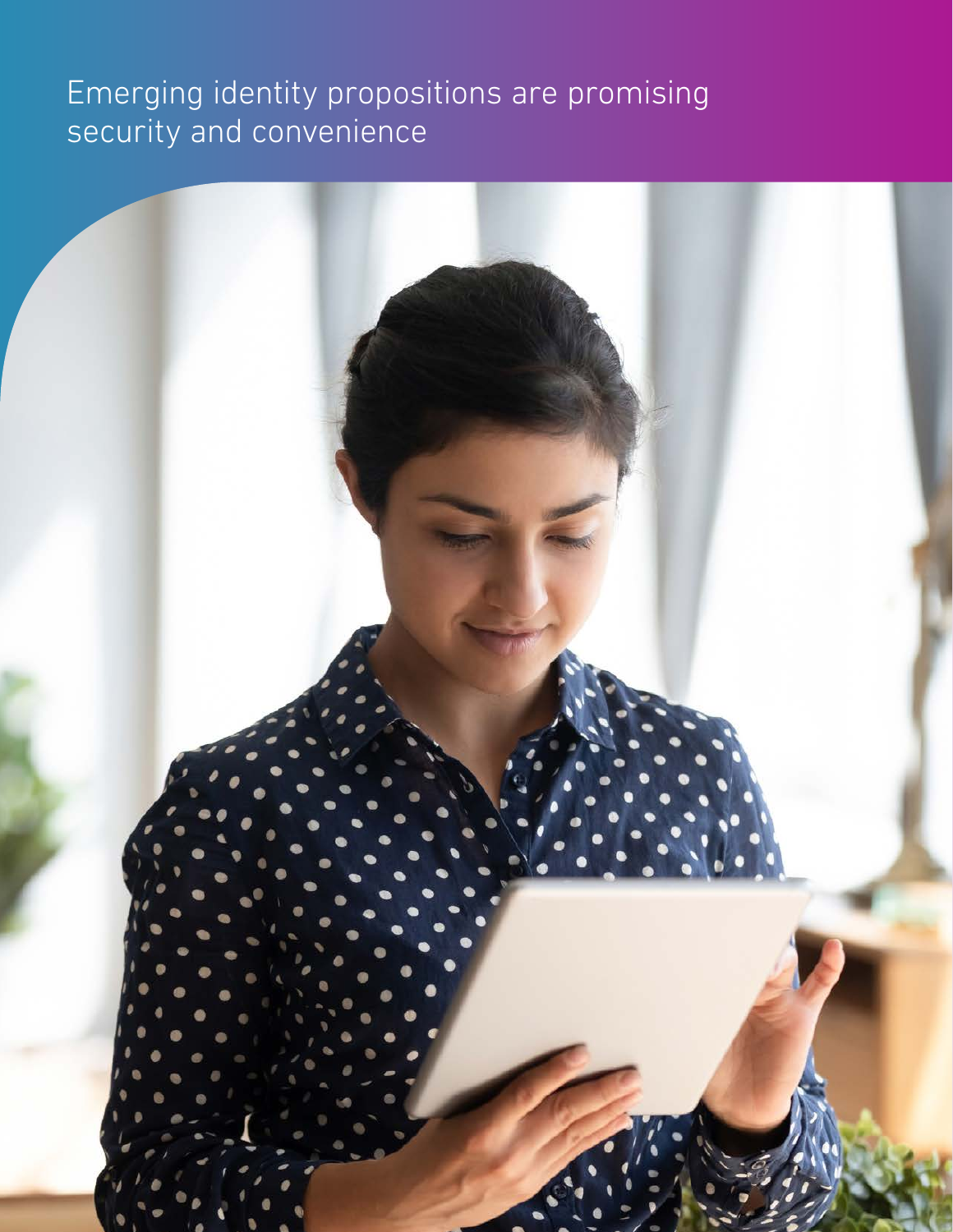Creating a trusted, best-in-class customer experience is achievable with the right levels of security and reduced friction, which together provide easy access to accounts when and where the consumer wants it. Numerous new identity propositions are emerging worldwide to achieve consumers' desire to be known (identity) and recognised at every interaction (re-recognition). These include:

- Reusable IDs a set of identity attributes or identity claims that, when validated by one party, can be re-used via a method in which the consumer authorises the first party to share those attributes with a different service provider.
- Federated IDs offers the ability to transmit any identity data or authentication credentials across an ecosystem of services with common management policies (e.g. Single Sign-on – SSO).
- Tokenised IDs converts identity data or credentials into representative token values that can be used in place of actual identity data. Often these are associated with digital interactions where clear-text data is not required to fulfil the transaction.
- Decentralised IDs uses distributed ledger technologies (DLT) like blockchain to ensure that identity data is not tampered with or modified. The person's identity data is not stored in any single repository, or controlled by one entity or service provider, but is rather maintained consistently across a distributed network of them.

Over 90 percent of businesses feel these new identity propositions play an important role for rerecognising their customers but no one approach has broadly taken hold yet. Many businesses are familiar with their emergence and are in 'wait and see' mode as the technology evolves and consumer interest grows. Regardless of which identity proposition is adopted by a business, the need to establish the verifiable claims that constitute a person's identity is fundamental to doing business digitally.

This happens at both the point of enrollment into an identity proposition and ongoing to ensure the identity hasn't been tampered or compromised. Geographically speaking, different countries are at different levels of maturity when it comes to such identity propositions. Each nation is driven by what's useful about identity and reflects different drivers and their perspectives, be that financial services, government, telecommunications, healthcare or social media (to name a few). The most functional driver for each country is being prioritised, which is leading to the creation of different identity propositions and differing maturity levels across the globe. The UN and World Bank, meanwhile, envision that by 2030 every individual in the world will have a digital identity<sup>4</sup>. Highlighted below are four notable programmes to watch:

- Thailand: The government's Thailand 4.0 initiative involves a national digital identity approach which enhances security and accessibility to bank accounts using eKYC authentication with facial recognition and blockchain-powered technology.
- India: Aadhaar is a large government-led initiative to create a national identity and promote a secure, digitally empowered society and knowledge economy. It's based on the use of biometric and geographic data.
- Nordics: Federated e-IDs across the Nordic region (Norway, Sweden, Denmark, Finland) have evolved with different programme names, but have one thing in common: collaboration amongst banks versus government or thirdparty solutions.
- Africa: Good ID framework holds the promise of improving the quality of Africans' digital identities and boost the economy, with important safeguards embedded in technology (including biometrics), policy and practice.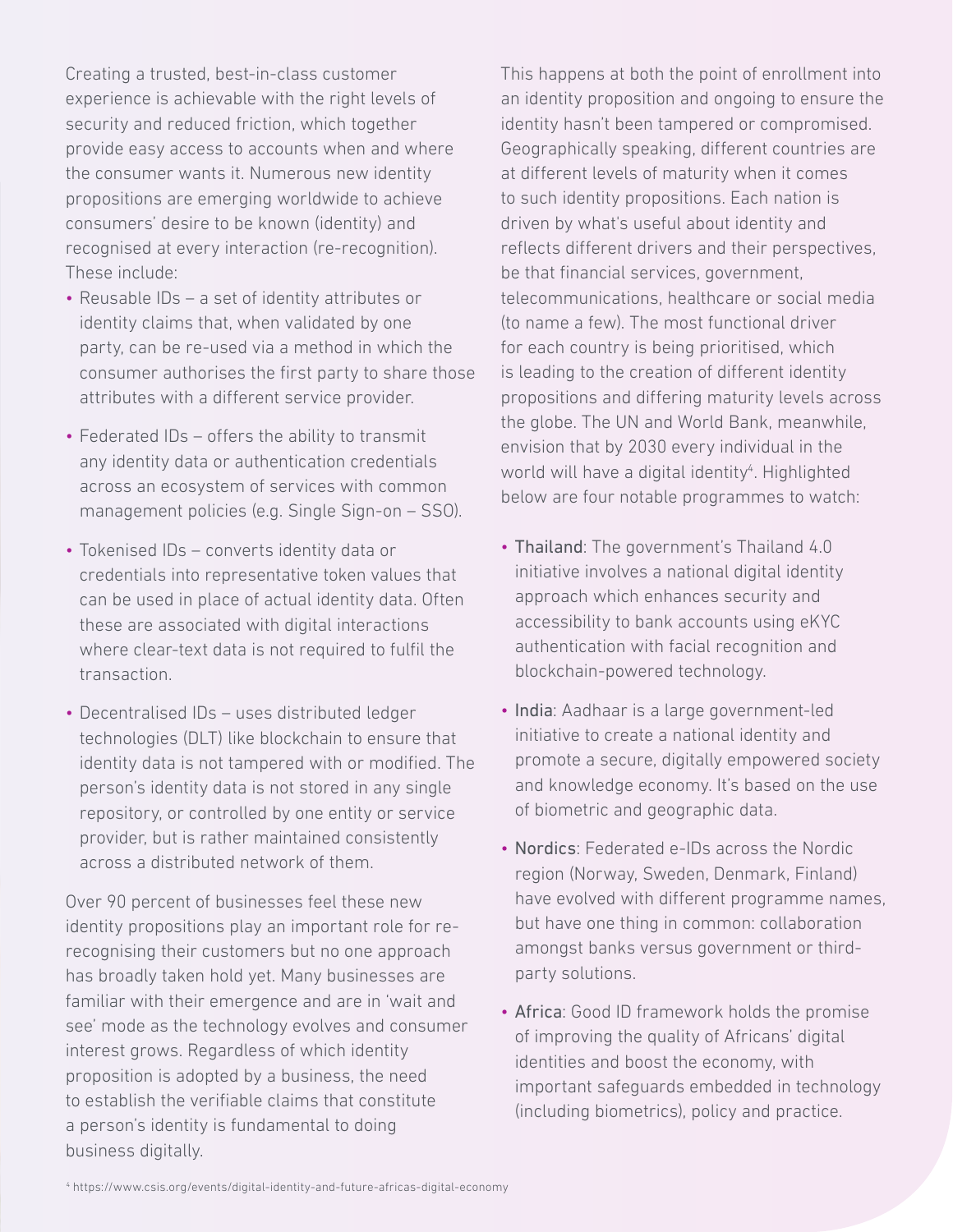# All of this leads us towards an inflection point

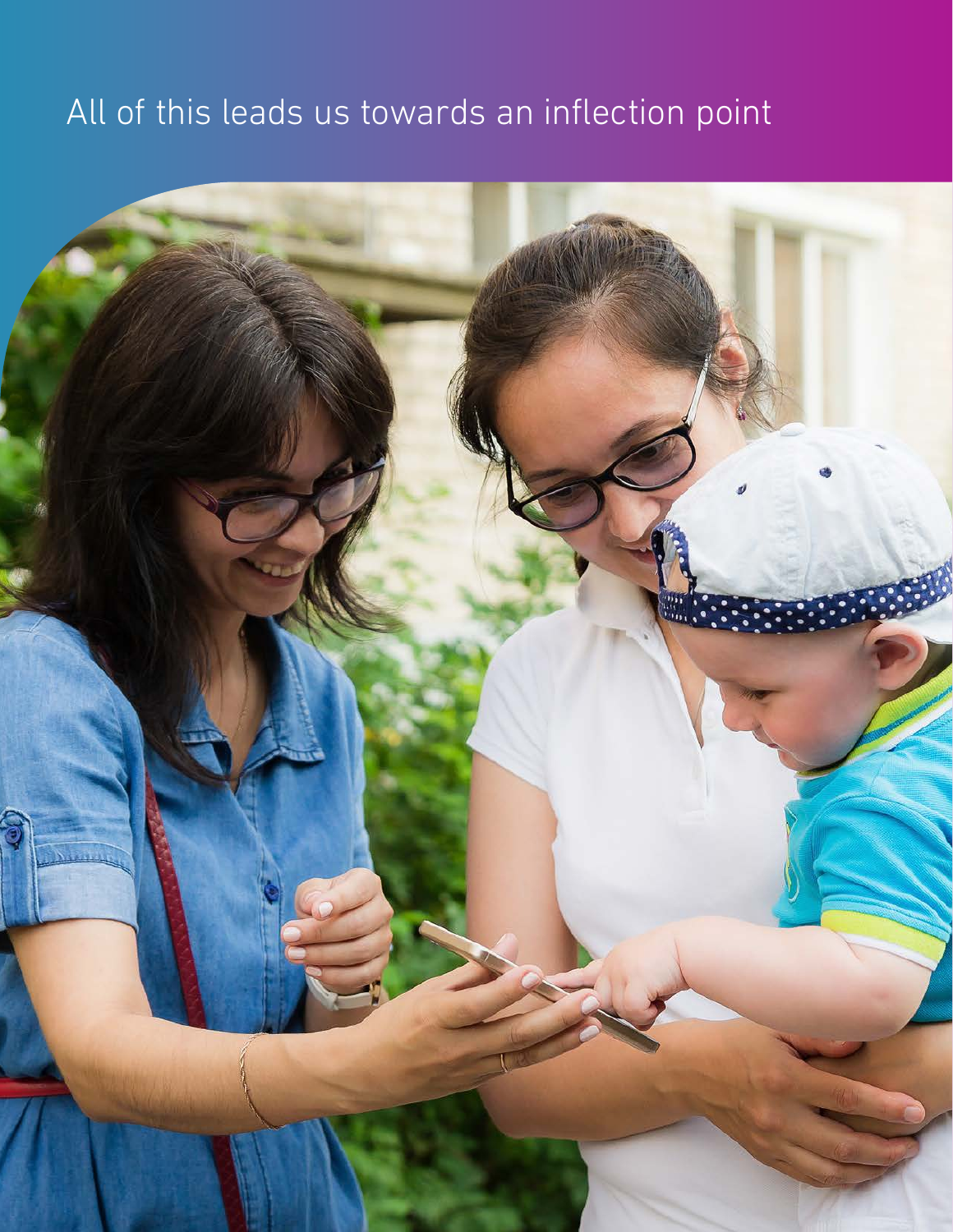Businesses are prioritising personalisation over security, whereas consumers are prioritising security. At the same time, organisations' seemingly misplaced confidence in their ability to identify and re-recognise customers is contributing to higher fraud losses and a subsequent lack of trust. It's a problematic situation that can't be ignored.

Although some might see it as impossible to fulfil both priorities, Experian believes you can achieve both security and convenience when you accurately identify your customers. Furthermore, accurate identification of your customers can be the cornerstone of personalised experiences. Whereby businesses can offer customers protection and easy-to-use products and services by leveraging the vast amounts of digital data already available to them and by using advanced tools, like artificial intelligence and machine learning, to make more meaningful decisions.

We know that many businesses are focused on customer-centricity as a strategic priority to enable changes to the ways they interact with customers throughout their journeys. However, customer-centricity needs to go beyond personalisation. It should represent a new way of engaging customers and delivering on expectations at every moment of truth, or micro-journey. It's where identity is the permission to begin and continue the relationship, convenience is the growth accelerant that drives its quality, and personalisation allows a business to maximise its potential.

And it's in this virtuous cycle of trust that consumer engagement will flourish, customer loyalty will strengthen – and you'll meet the next generation of digital customers.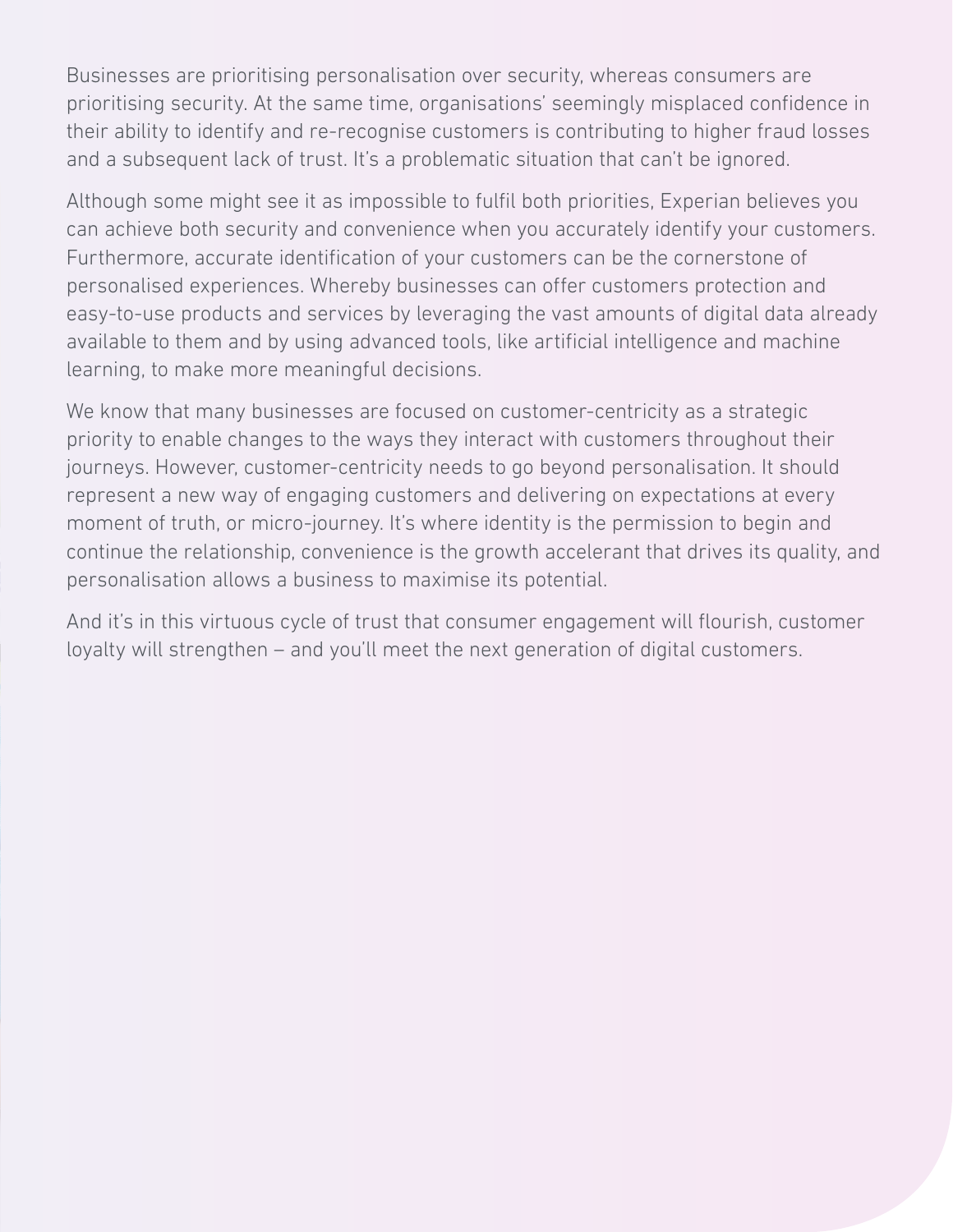## Methodology

From July to November 2019, Experian conducted research among 6,500 consumers ages 18-69 and 650 businesses across banks, card and payment providers, telecommunications providers, online and mobile retailers in 14 countries including United States, United Kingdom, Germany/Austria, France, Spain, the Netherlands, Brazil, Colombia, Mainland China, India, Japan, Indonesia and Australia. Findings were further validated by over 26 in-depth phone interviews with senior executive leaders with decision making responsibilities for the strategic planning process for digital customer experience, technology and innovative, or fraud risk management across a range of functions, including product, marketing, operations, information technology, general management and finance. This is the fourth year of the study.

## Effective fraud prevention does more than stop fraud

Without a doubt, your fraud prevention efforts are aimed at stopping fraud and reducing losses. But, an effective program also makes it easier for your good customers to do business with you. So how do you achieve both? It starts with moving away from a one-size-fits-all approach. Instead, you should apply the right level of protection needed for each and every transaction.

Most consumers aren't aware of what's happening behind the scenes to keep them safe as they do everyday things… like shop online or check bank balances from a mobile device. We're proud of the fact that we helped our clients screen more than 15 billion fraud events this past year. That's over 3,300 events per second.

With more than 300 fraud specialists around the world, Experian continually invests in it's technologies and platforms to help our clients build a layered approach to fraud. Access to this expertise along with a range of best-in-class industry solutions, flexible workflow and integrated orchestration are critical requirements in the modern age of solving identity and fraud challenges. It means developing strategies that may introduce friction only when it's not possible to re-recognise consumers from their digital footprint. We call that hassle-free, and that's how it should be. Our solutions are built using data, technology and analytics to stop fraudsters without stopping good customers. Now, fraud prevention contributes to growth and a positive experience.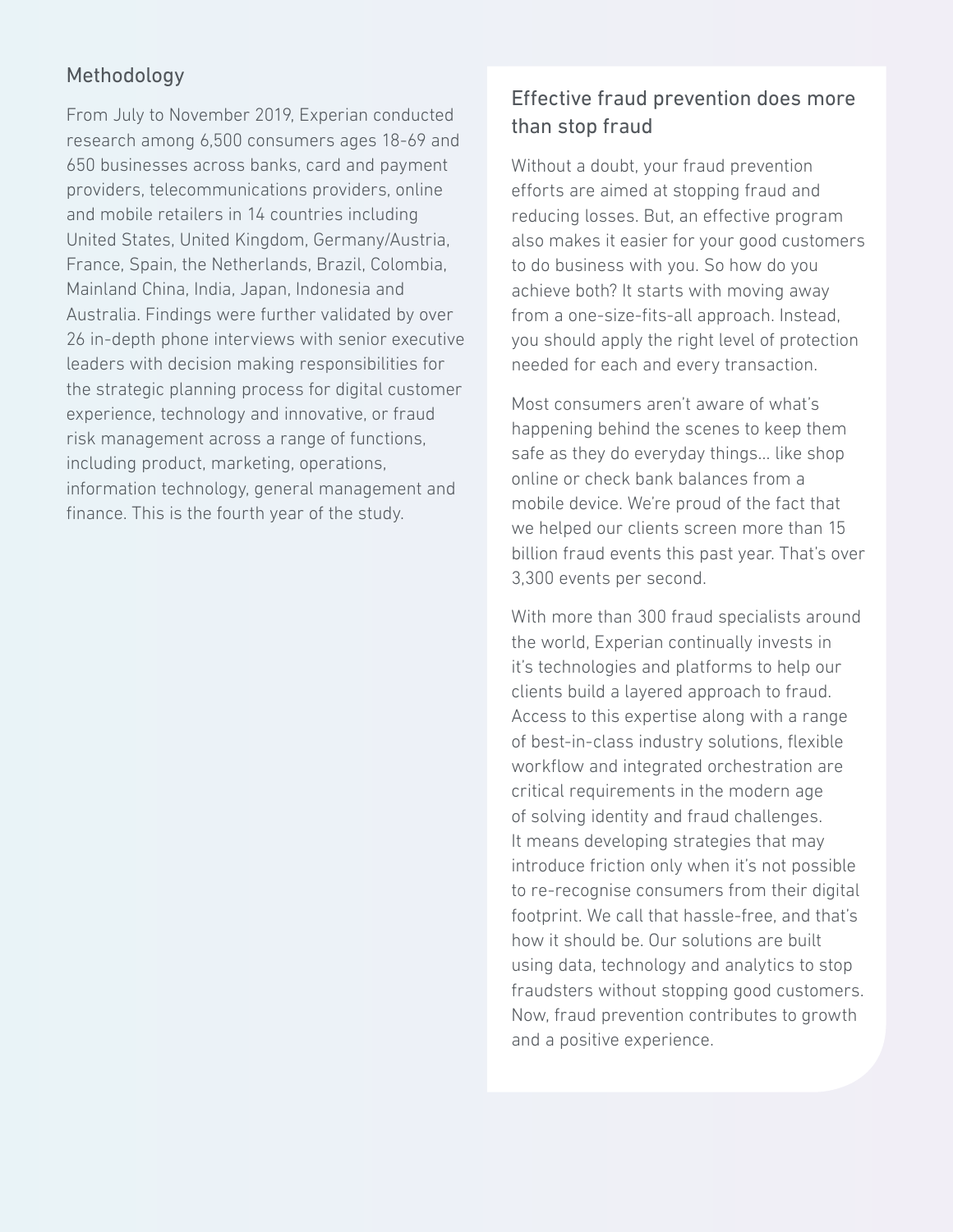## Contact

#### **Corporate headquarters**

Experian plc Newenham House Northern Cross Malahide Road Dublin 17 D17 AY61 Ireland **T** +353 (0) 1 846 9100 **F** +353 (0) 1 846 9150

#### **Corporate office**

Experian Cardinal Place 80 Victoria Street London SW1E 5JL United Kingdom **T** +44 (0) 20 304 24200 **F** +44 (0) 20 304 24250

#### **Operational headquarters**

Experian The Sir John Peace Building Experian Way NG2 Business Park Nottingham NG80 1ZZ United Kingdom **T** +44 (0) 115 941 0888 **F** +44 (0) 115 828 6341

Experian 475 Anton Boulevard Costa Mesa CA 92626 United States **T** +1 714 830 7000 **F** +1 714 830 2449

Serasa Experian Alameda dos Quinimuras, 187 CEP 04068-900 Planalto Paulista São Paulo Brazil **T** +55 11 3373 7272 **F** +55 11 2847 9198

Experian Singapore Pte. Ltd. 10 Kallang Avenue #14-18 Aperia Tower 2 Singapore 339510 **T** (65) 6593 7500

### Related research

[Global Identity & Fraud Report 2019:](https://www.experian.com/decision-analytics/global-fraud-report)  [Creating Meaningful Relationships Online](https://www.experian.com/decision-analytics/global-fraud-report)

[Asia-Pacific Identity & Fraud](https://www.experian.com.sg/insights/2019-asia-pacific-identity-and-fraud-report)  [Report 2019](https://www.experian.com.sg/insights/2019-asia-pacific-identity-and-fraud-report)

[EMEA Fraud Report 2019](https://www.experian.nl/en/identity-and-fraud/emea-fraud-report-2019)

[Exploring Trends and Traits of Fraud](https://www.experian.co.uk/blogs/latest-thinking/identity-and-fraud/exploring-fraud-trends-and-traits-2019-edition/)  [2019, UK&I](https://www.experian.co.uk/blogs/latest-thinking/identity-and-fraud/exploring-fraud-trends-and-traits-2019-edition/)

[Synthetic Identity Theft in the U.S.:](http://go.experian.com/IM-DA-20-WB-FID-SyntheticIDWebinar)  [Why it won't stop](http://go.experian.com/IM-DA-20-WB-FID-SyntheticIDWebinar)